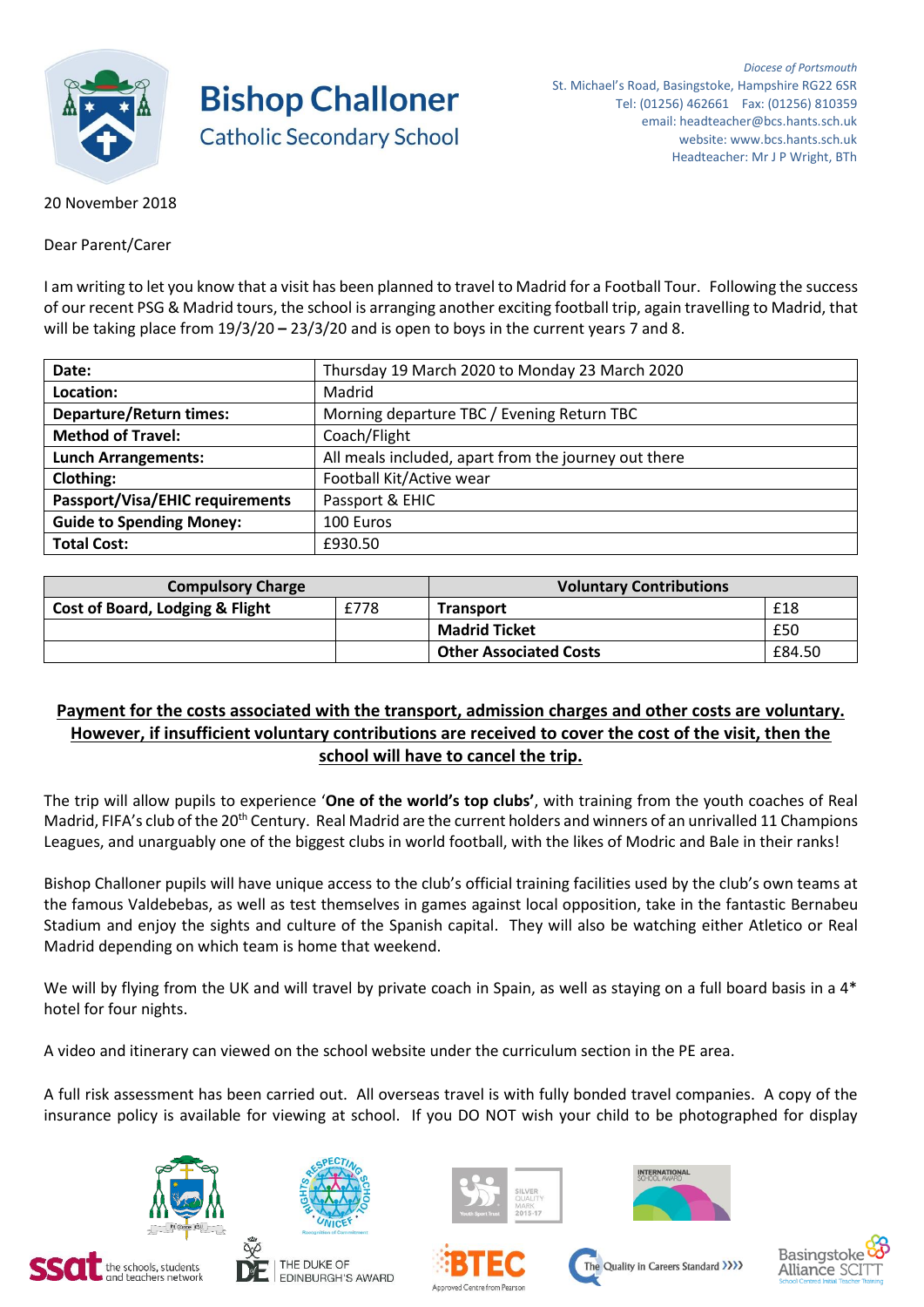purposes within the school or online, please inform the trip leader in writing as soon as possible. Seatbelts must be worn where available. A first aid kit and other medicines will be carried as appropriate. A parent/carer information evening will be held nearer to the time of departure.

A students' behaviour and/or school attendance in the lead up to the trip will be taken into consideration and if found to be unacceptable by the school they may be excluded with no refund of monies paid. All reasonable adjustments will be made for students with medical conditions to enable them to take part in the trip.

All students will need to be in possession of a valid passport and a European Health Card. Application forms for an EHIC card are available via the Post Office and online. If your child is not eligible for an EHIC you must provide a private insurance certificate that stipulates the child can travel independantly of the parent, copies of the valid passport and EHIC (or insurance certificate) will need to be provided with the reply slip.

If the trip is oversubscribed a ballot will be held to determine the allocation of places, therefore if your child has applied and been unsuccessful for other trips, please let us know. If you wish your child to participate in this visit, please complete the reply slip and make the initial non-refundable deposit payment of £100. Cheques should be payable to Hampshire County Council and must not be post-dated. Please write your child's name and trip details on the envelope and hand in to the school office. If a ballot is held and your child is not successful in securing a place your deposit cheque will be returned.

Yours faithfully

S Howe **Trip Leader**



 $\Box$  the schools, students